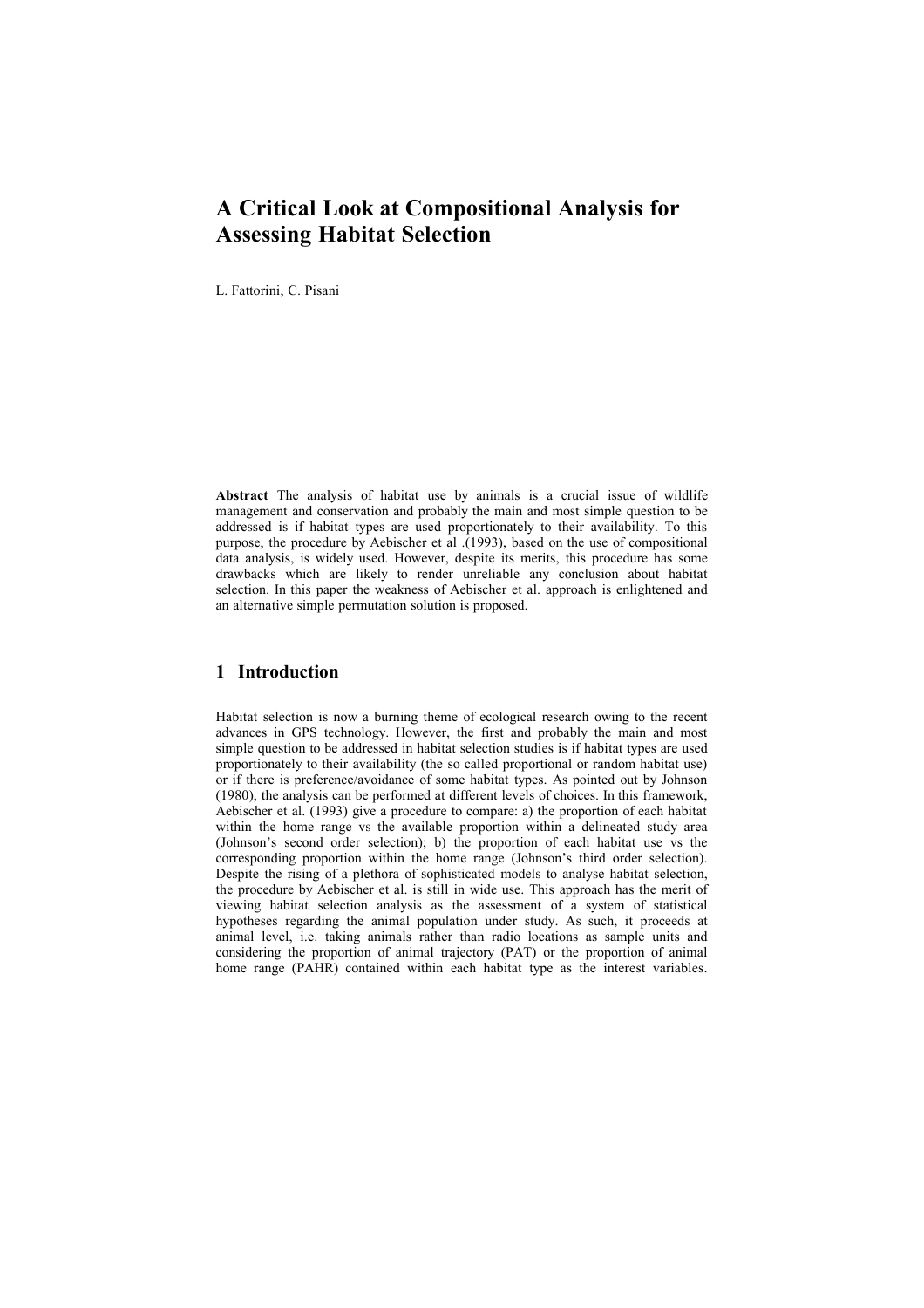Accordingly, if the radio-tracked animals act independently, the approach completely removes any correlation problem among data which were instead present if radio locations were used as sample units. Despite these appealing features, this procedure suffers from some drawbacks which are mainly induced by the use of compositional data analysis (CODA) introduced by the authors in order to handle the fact PAT and PAHR data are linearly dependent, thus precluding the use of standard multivariate procedures. By means of CODA, log-ratio transforms are used instead of the original data, thus allowing the use of standard multivariate analysis. However, as pointed out by Aitchison (1994), hypotheses regarding compositional data should be consistently reformulated in terms of log-ratios before applying the standard tests, but unfortunately, in the Aebischer et al. procedure this is not performed.

#### **2 Preliminaries and Notations**

Given H habitat types, denote by  $\mathbf{X}_U = [X_{U1},..., X_{UH}]$ <sup>T</sup> the random vector in which the random variable  $X_{U_j}$  is the proportion of the individual's use of habitat *j* and denote by  $\mathbf{X}_A = [X_{A1},..., X_{AH}]^\text{T}$  the random vector in which  $X_{Aj}$  is the proportion of the availability of habitat  $j(j=1,\ldots,H)$ . If Johnson's second order selection is considered, then  $X_{U}$  is the H-dimensional random vector of PAHRs while  $X_A$  is a degenerate H-dimensional random vector invariably equal to the vector of H constants  $\mathbf{a} = [a_1, \dots, a_H]^\text{T}$  where  $a_j$  is the proportion of habitat *j* available in the whole study area (which does not vary with animals). On the other hand, if Johnson's third order selection is under study,  $X_{U}$  is the H-dimensional random vector of PATs while  $X_A$  is the H-dimensional random vector of PAHRs. In both cases, the difference between use and availability is given by  $D_X = X_U - X_A = [D_{X1}, \dots, D_{XH}]$ <sup>T</sup> where  $D_{Xj} = X_{Uj} - X_{Aj}$ . As positive values of  $D_{Xj}$  should mean animal's preference of habitat *j* while negative values should mean avoidance, the use of  $\mathbf{D}_X$  should be, in our opinion, the most natural way for analysing habitat selection. To avoid constrained variables and singular variance-covariance matrices, CODA is based on the choice of a reference habitat, say  $l(l=1,\ldots,H)$ , and on the use of the  $(H-1)$  -variate vectors  $\mathbf{Y}_U$  and  $\mathbf{Y}_A$  where  $Y_{Uj} = \ln(X_{Uj}/X_{Ul})$  and  $Y_{Ai} = \ln(X_{Ai}/X_{AI})$ ,  $j \neq l = 1, \ldots, H$ . In this case, habitat selection is analysed by means of the difference vector  $\mathbf{D}_Y = \mathbf{Y}_U - \mathbf{Y}_A$  but the differences are in this case less straightforwardly interpretable. Indeed,  $D_{Yj} > 0$  entails  $X_{Uj} / X_{Ai} > X_{Ul} / X_{Al}$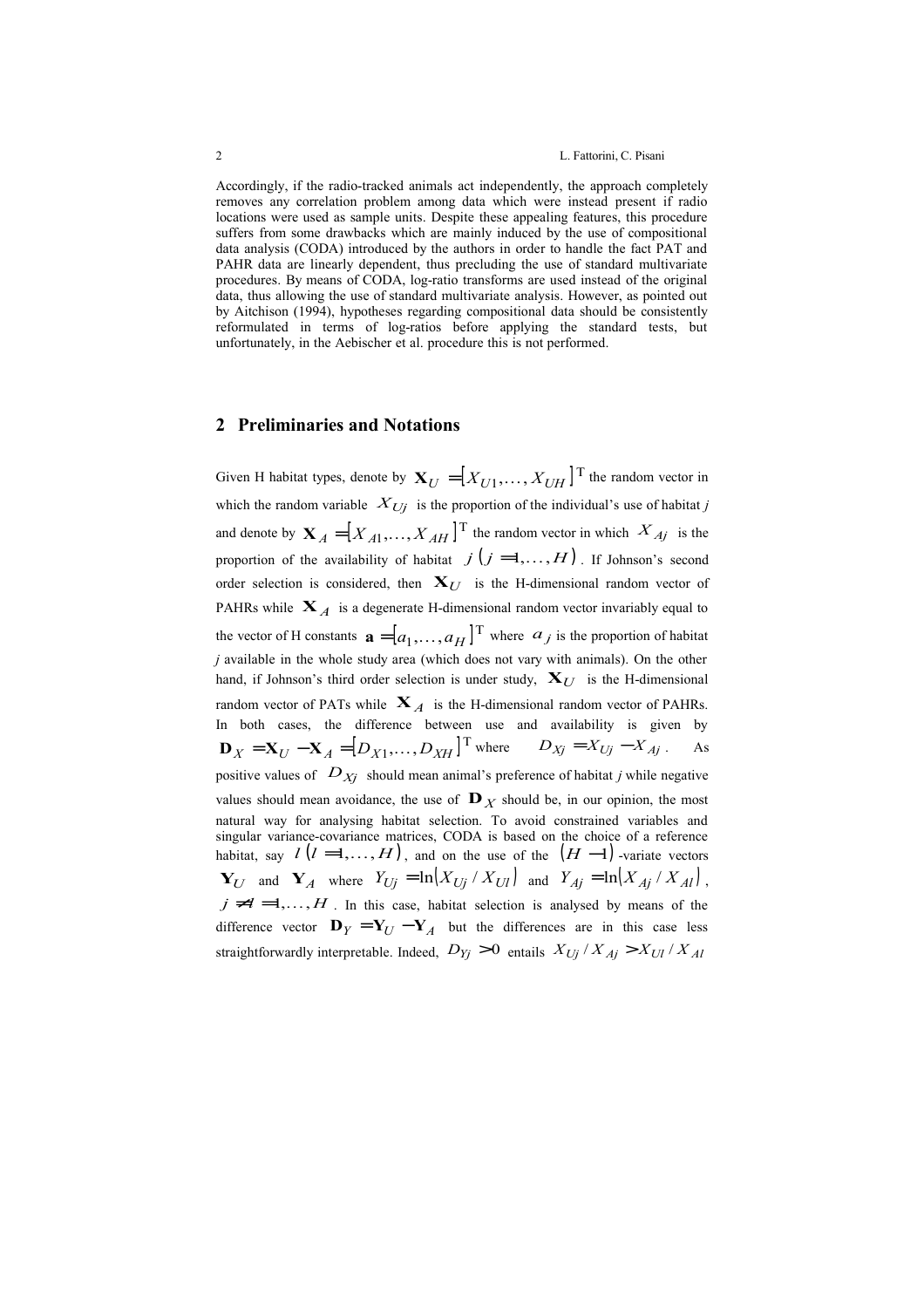A Critical Look at Compositional Analysis for Assessing Habitat Selection 3

which means that, with respect to their availabilities, habitat *j* is used more intensively than habitat *l*.

### **3 A Critical Look at Compositional Analysis**

In the parlance of Aebischer et al, the hypothesis to be assessed when dealing with habitat selection is that *the average member* of the population has a proportional habitat use. In a more formal framework, the null hypothesis (even if never explicitly mentioned by the authors) should be  $H_{X0}$  :  $E(\mathbf{X}_U) = \mathbf{a}$  if PAHRs are compared with the constant vector of available proportions or  $H_{X0}$ :  $E(X_U) = E(X_A)$  if PATs are compared with PAHRs. In both cases, the null hypothesis can be expressed as

$$
H_{X0} : \mu_X = 0 \tag{1}
$$

where  $\mu_X = E(D_X)$  and **0** denotes the vector of zeros of adequate dimension. On the other hand, Aebicher et al. deal with the assessment of

$$
H_{Y0} : \mu_Y = 0 \tag{2}
$$

where  $\mu_Y = E(D_Y)$  by means of the familiar likelihood ratio test (LRT), which under  $H_{\gamma 0}$  as well as under the assumption that  $\mathbf{D}_{\gamma}$  has a multivariate normal distribution, is asymptotically distributed as a chi-square with  $H-1$  degrees of freedom. However, generally (1) does not coincide with (2). There are few peculiar situations in which (1) entails (2). The first case is when the components of  $X_U$ have the same marginal distribution and the same occurs for the components of  $\mathbf{X}_A$ (if it is a random vector) or the components of  $\mathbf{a}$  are all equal to  $1/H$  while a second case occurs when  $X_U$  and  $X_A$  are random vectors with the same joint distribution. In more general situations,  $\mu_Y \neq 0$  even if  $\mu_X = 0$ . In these cases, the LRT based on the log-ratio transformed data gives rise to an uncontrollable increase of the probability of rejecting (1) when it is true over the nominal level at which the assessment of (1) is performed. On the other hand, it may also happen that (1) is false while  $\mu_Y$  is near to 0, in such a way that the LRT based on the log-ratios tends to accept (2) with high probabilities. In these cases the procedure will suffer a remarkable loss of power, i.e. the probability of rejecting (1) when false will decrease toward the nominal level at which the assessment of (2) is performed. Moreover, Aebischer et al., in order to cope with the potential lack of normality of  $\mathbf{D}_Y$ , propose a permutation procedure which (tacitly) presumes  $\mathbf{D}_Y$  simmetrically distributed around 0. However, nothing ensures that  $\mathbf{D}_Y$  is simmetrically distributed around **0** and thus, even if less restrictive than the that based on the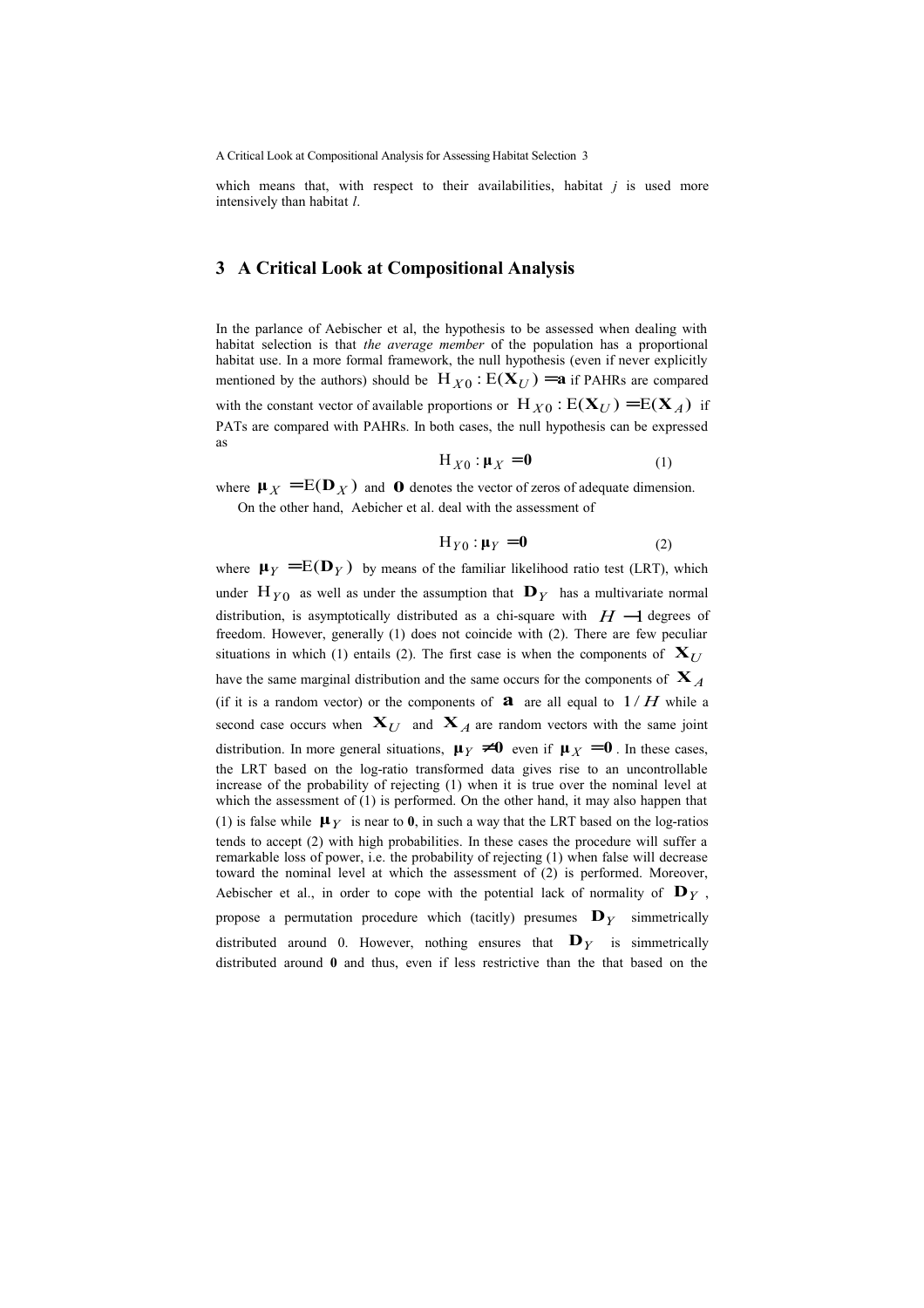multivariate normality assumption, the permutation procedure is likely to give unreliable evaluation of the *p*-values.

# **4 A Simple Permutation Solution**

In order to overcome the drawbacks of the procedure proposed by Aebischer et al., the assessment of random use of habitat types may be alternatively formulated as<br>  $H_{DQ}$ :  $\bigcap_{i \to \infty} H_{QDj}$ 

$$
H_{D0}: \bigcap_{j=1}^{H} H_{0Dj}
$$

where

$$
H_{Dj0}: P(D_{Xj} > 0) = \frac{1}{2}.
$$

The acceptance of the partial null hypothesis  $H_{D<sub>j</sub>0}$  means that animals use habitat *j* in a proportion which has the same probability of being greater or less than the proportion of its availability, so that no habitat selection or avoidance may be claimed. Since  $X_{Uj}$  and  $X_{Aj}$  virtually constitute continuous random variable in  $[0,1]$ ,  $D_{Xj}$  is a continuous random variable and the sign test can be adopted for assessing  $H_{D_j}$  ( $j = 1, ..., H$ ). Then, the permutation procedure by Pesarin (2001) can be applied to combine the p-values resulting from the partial tests into a statistic for assessing the global hypothesis  $H_{D0}$ , thus giving rise to a completely nonparametric test.

## **5 A simulation study**

In order to check the performance of the Aebischer et al. procedure and that of the nonparametric test alternatively proposed, a simple Monte Carlo study has been carried out in the framework of Johnson's first and second order selection by considering  $H = 5$  habitat types and five different situations ranging from a completely even partition of the study area or of the home range respectively to a very unbalanced one. Animals available and used habitat proportions were generated by a Dirichlet distribution which represents the most familiar model to handle compositional data and the probability of rejecting  $H_{X0}$  and  $H_{0D}$  was empirically computed. Simulation results show that in some situations the Aebischer et al. procedure gives rise to a probability of rejecting  $H_{X0}$  dramatically larger than the nominal one, while the proposed permutation test is always conservative.